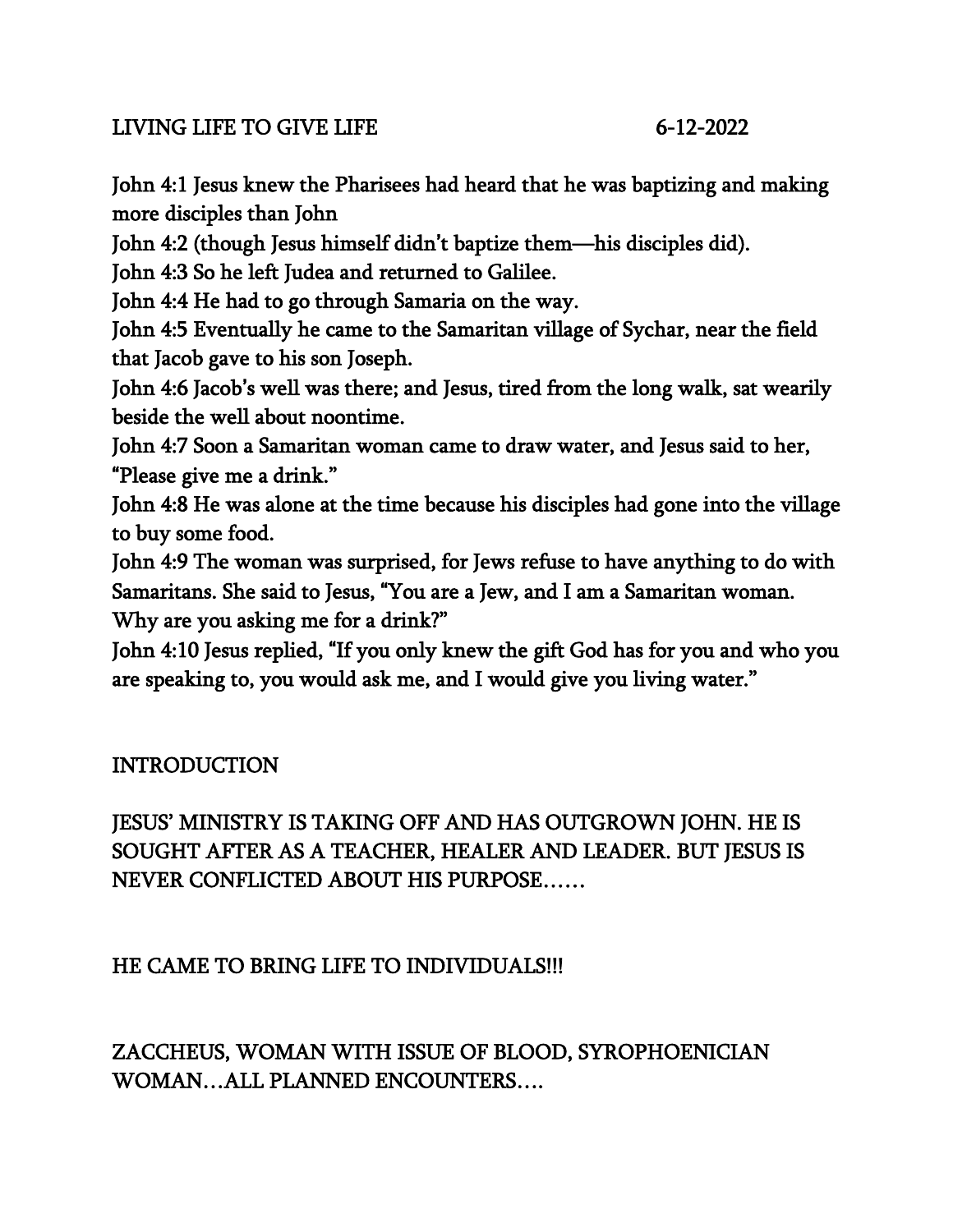#### "HE LIVED EVERY DAY LOOKING FOR THE PERSON WHOSE LIFE WOULD BE CHANGED BY CONNECTING WITH HIM"

1. JESUS WAS ALWAYS CONSCIOUS OF WHO WAS ON HIS PATH!

#### BELIEVERS CANNOT LIVE FOR THEMSELVES

John 12:24 I tell you the truth, unless a kernel of wheat is planted in the soil and dies, it remains alone. But its death will produce many new kernels—<sup>a</sup> plentiful harvest of new lives. John 12:25 Those who love their life in this world will lose it. Those who care nothing for their life in this world will keep it for eternity.

BELIEVERS CANNOT DETERMINE SUCCESS BY MATERIALISM

Matthew 6:33 Seek the Kingdom of God above all else, and live righteously, and he will give you everything you need.

POWER IS IN THE TOUCH

LUKE 8:45 "WHO TOUCHED ME?"

2. JESUS PLANNED HIS SCHEDULE AROUND THE PLAN OF GOD!

MY TIME IS NOT MY OWN

Psalms 139:15 You watched me as I was being formed in utter seclusion, as I was woven together in the dark of the womb. :16 You saw me before I was born. Every day of my life was recorded in your book. Every moment was laid out before a single day had passed.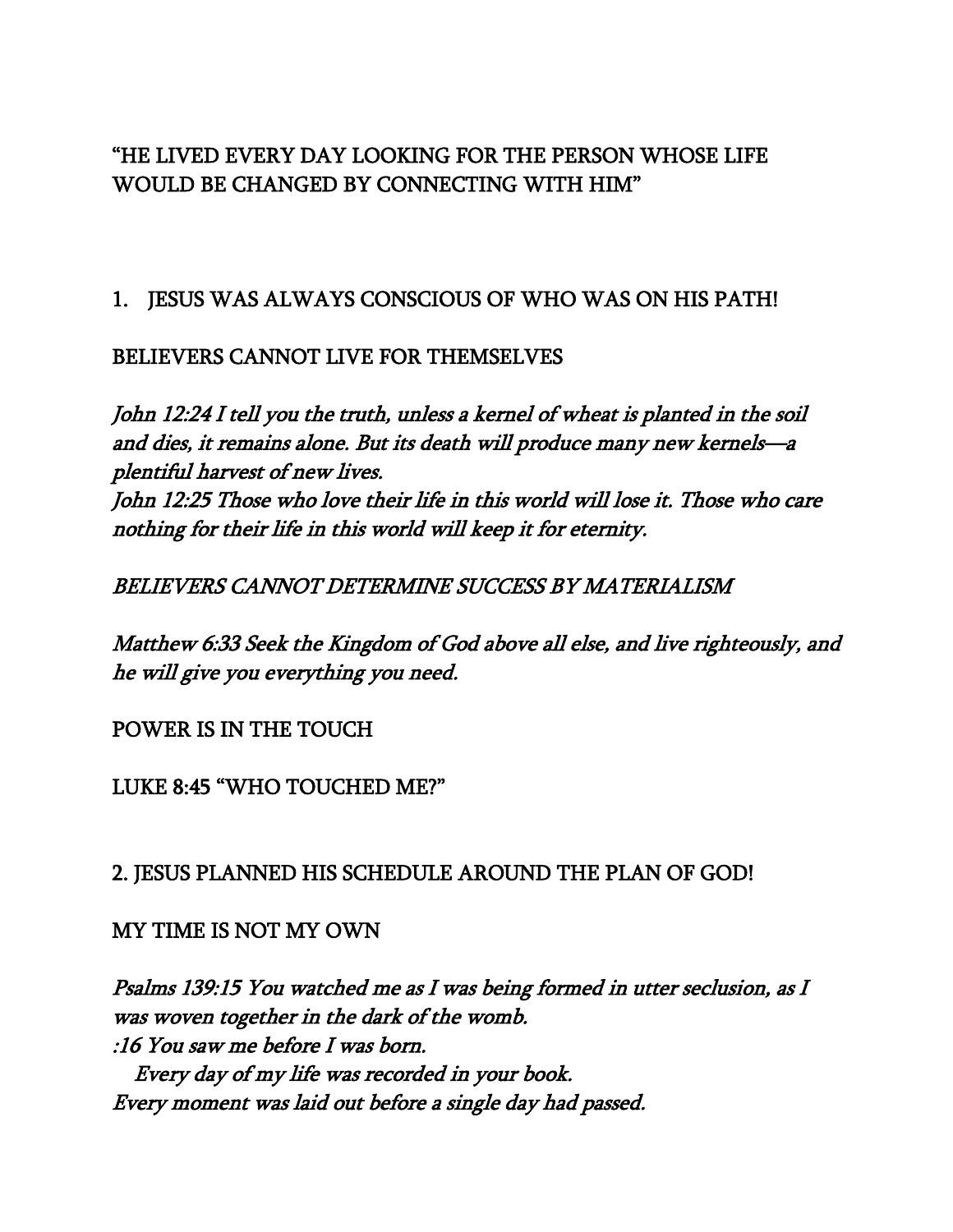#### WHEREVER I AM AT ANY PARTICULAR TIME, IS PLANNED.

John 4:6 Jacob's well was there; and Jesus, tired from the long walk, sat wearily beside the well about noontime.

#### EVERY CIRCUMSTANCE IS PREGNANT WITH PURPOSE!

## 3. JESUS LOVED THE SAMARITAN WOMAN TO LIFE

# LOVE BEGINS WITH GOD NOT PEOPLE

1 John 4:7 Dear friends, let us continue to love one another, for love comes from God. Anyone who loves is a child of God and knows God. :8 But anyone who does not love does not know God, for God is love :9 God showed how much he loved us by sending his one and only Son into the world so that we might have eternal life through him.

#### JESUS FOUND A WAY INTO THE SAMARITAN WOMAN'S HEART

## EVERY PERSON YOU MEET WHO DOESN'T HAVE A VIBRANT RELATIONSHIP WITH JESUS IS THIRSTY

John 7:37 On the last day, the climax of the festival, Jesus stood and shouted to the crowds, "Anyone who is thirsty may come to me! John 7:38 Anyone who believes in me may come and drink! For the Scriptures declare, 'Rivers of living water will flow from his heart.'" John 7:39 (When he said "living water," he was speaking of the Spirit, who would be given to everyone believing in him. But the Spirit had not yet been given, because Jesus had not yet entered into his glory.)